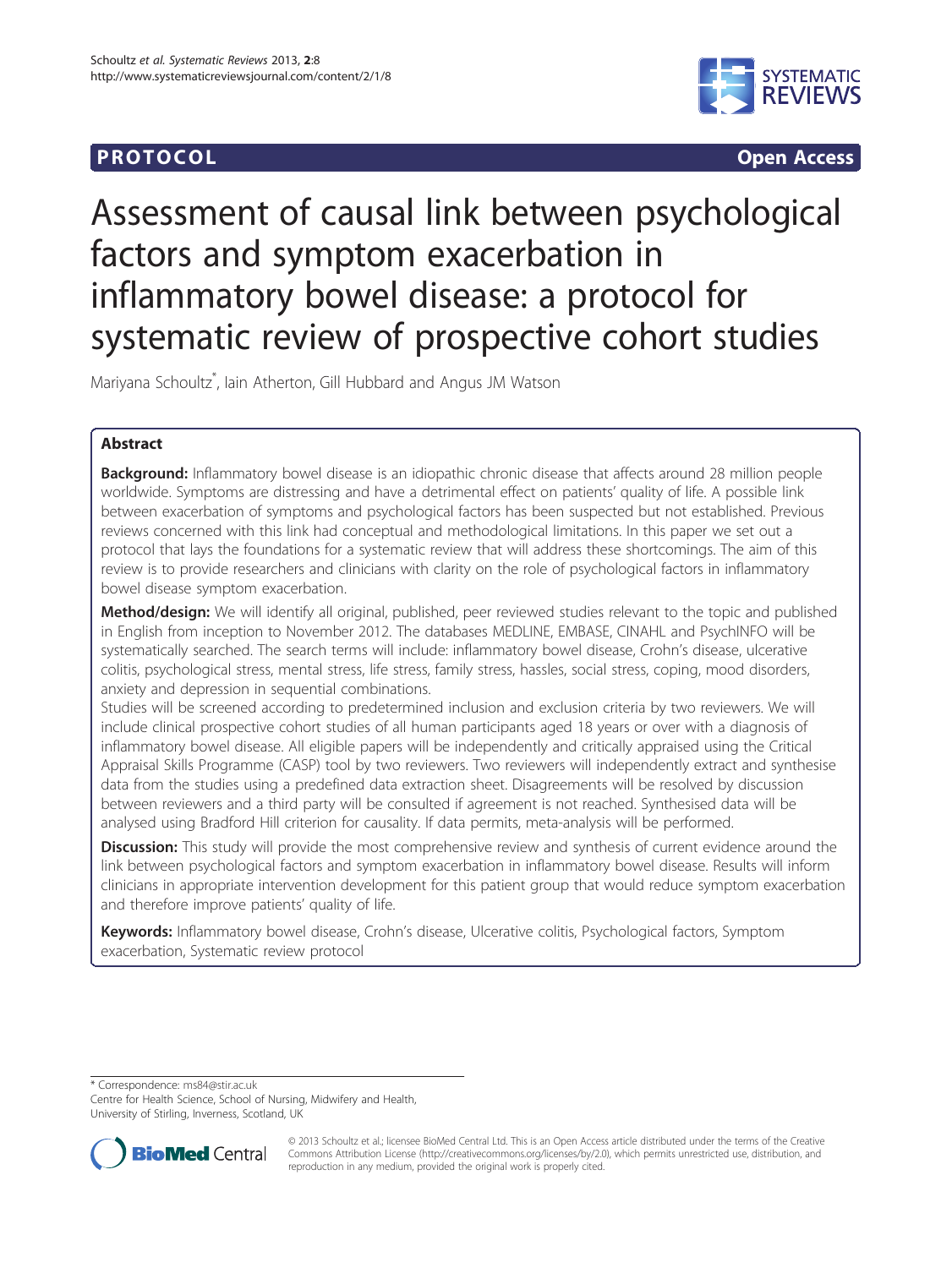#### Background

Inflammatory bowel disease (IBD) is an idiopathic chronic disease that affects around 250,000 patients in the United Kingdom and around 28 million people worldwide [[1](#page-6-0),[2](#page-6-0)]. IBD incidence is increasing with future prevalence likely to be considerably greater than at present [[3\]](#page-6-0). With no imminent prospects of cure, the need for effective symptom management is becoming ever more pressing. Part of the development of such interventions to relieve symptoms requires a better understanding as to what actually triggers those symptoms.

IBD encompasses various different conditions, with the main two types being Crohn's disease (CD) and ulcerative colitis (UC). Both conditions are characterized by chronic inflammation of the gastrointestinal tract. Clinically, they are often considered together given their similar aetiology and symptoms, but they differ in terms of which part of the digestive tract they affect and in the nature of the inflammation that they cause [[4](#page-6-0)].

The symptoms experienced by this group of patients are often distressing. They include abdominal pain, bloody diarrhoea, nutritional failure and weight loss. However, they are not limited to the gastrointestinal tract only and can also cause ocular, musculoskeletal and skin pathologies [[5](#page-6-0)]. All can occur intermittently, with periods of remission and exacerbation being experienced throughout the patient's life. The impact of these IBD symptoms can adversely affect patients' quality of life, affecting them psychologically, socially, educationally and vocationally [\[6](#page-6-0)].

Evidence suggests that a high proportion of IBD patients suffer from anxiety and depression, a percentage that is more than double when compared to healthy population [[7\]](#page-6-0). This observed high anxiety and depression comorbidity in IBD patients have led many researchers and clinicians to believe that there could be a causal relationship between anxiety, depression (psychological factors in general) and IBD symptoms, even more so when other chronic diseases have established such links [[8](#page-6-0)[-10\]](#page-7-0).

The idea about possible causality between psychological factors and IBD symptoms is not new and firstly emerged in the 1930s [[11](#page-7-0)]. Since, there have been a number of reviews examining the evidence concerned with the issue, and to date, their conclusions remain somewhat contradictory [[12](#page-7-0)-[20\]](#page-7-0). Some have concluded that psychological factors contribute to exacerbations of symptoms [[15,17](#page-7-0)] while others have refuted it [[14](#page-7-0)]. More recent reviews, however, are leaning towards psychological factors having an impact on IBD symptomology, but they remain controversial and unclear [[12,18-20](#page-7-0)].

This lack of clarity has brought a lot of confusion [\[21](#page-7-0)], particularly when empirical evidence from animal studies is suggesting potentially causal mechanisms between depression and inflammation [\[22,23](#page-7-0)]; and around 74% of IBD patients seem to believe that psychological factors such as anxiety and depression contribute towards symptom exacerbation [\[24\]](#page-7-0).

This potentially causal mechanism between depression and inflammation and the patient's belief are noteworthy influences when considering why the previous reviews have arrived at contradictory findings. Methodological weaknesses of the reviews themselves and weaknesses of the studies on which they were based on are just some of the possibilities explored by previous researchers [[25](#page-7-0)] as well as the conceptual limitations [\[16\]](#page-7-0). Both methodological and conceptual limitations have stemmed from the complexity of the disease, the difficulty in defining psychological factors and their relationship with symptom exacerbation. All of them need a careful consideration when planning and determining the objectives of a systematic review such as this one. A summary of those identified potential limitations and recommendations are as follows:

- 1. The aggregation problem: some studies have assumed the psychological-physical symptom relationship to be the same for both UC and CD [[19](#page-7-0),[26,27\]](#page-7-0);
- 2. Disease activity measures: different measures of disease activity have varying levels of validity and reliability. Contrasting findings may thus have resulted depending on which tools were used [\[12,25\]](#page-7-0);
- 3. Definition and measurement of psychological factors: psychological factors are complex and encompass a range of aspects and degrees of severity which could each have different implications for disease symptoms [[17,25](#page-7-0)]. Similarly, utilising different tools may lead to apparently contradictory findings [[28](#page-7-0)];
- 4. Direction of causality: studies available to previous systematic reviews have been unable to disentangle whether stress causes symptoms or symptoms cause stress, which more recent studies may have addressed [\[17\]](#page-7-0);
- 5. A moderation affect: psychological factors may be an important factor for some personality types but less so, or even not at all, for others [\[29\]](#page-7-0). Study participants will have had different degrees of coping skills with implications for the relationship between psychological factors and disease activity. Those with more effective ability to cope will potentially have been less at risk of experiencing exacerbation of symptoms [[30,31](#page-7-0)].

#### Previous reviews

Systematic reviews provide robust and comprehensive overviews of research findings within a specified topic area. The aim of systematic reviews, unlike the non-systematic approach of literature reviews and overviews, is to minimise bias and offer reproducibility while using scientific and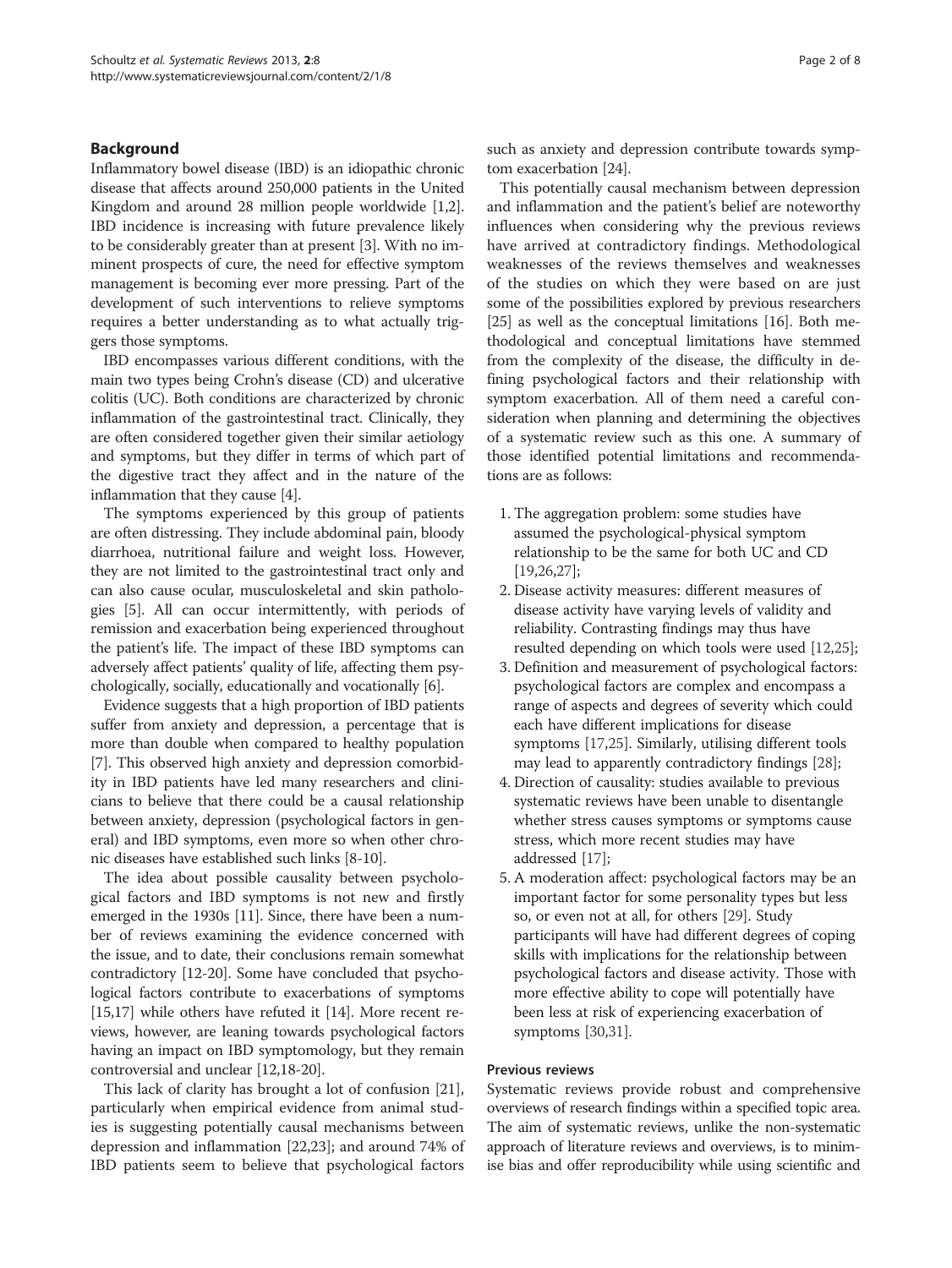transparent approach [[32](#page-7-0)]. The approach is achieved by following transparent, systematic and robust procedures.

A number of previous reviews concerned with the role of psychological factors and symptom exacerbation have not followed a systematic approach [\[12,18](#page-7-0)]. These papers were limited because only a single database was searched and potentially important studies were missed. This limitation might have resulted in the authors arriving at misleading conclusions. Others did not provide a clear description of their methods [[19,20\]](#page-7-0), denying other researchers the opportunity to make judgments on their scientific robustness [\[12,13,18](#page-7-0)].

Some reviews have treated IBD as a single entity [[17](#page-7-0)] while others analysed specifically UC patients [\[14](#page-7-0)] or CD patients [\[15\]](#page-7-0). We highlighted earlier that IBD consists of two different diseases. For most purposes they are so similar that aggregating them together makes sense [[33](#page-7-0)]. However, it has been shown that patients with clinically similar disease might vary physiologically, at a molecular level [\[34,35\]](#page-7-0), which makes its just possible that the relationship between the psychological and physical symptomology differs in individual patients. If this were the case, then the constituent conditions should be disaggregated for analytical purposes where psychological influences are being considered. The subtlety different focuses may be a reason why the papers arrived at differing conclusions and why a review is required that distinguishes between UC and CD.

#### Justification

Among the criticism about methodological and conceptual limitations, there are recommendations of previous robust reviews that should not be ignored [\[14-17\]](#page-7-0). However, the most recent of these is now more than a decade old, a period of time during which many more studies are likely to have been carried out. Hence, that makes a clear justification for this review to fill such a literature gap.

#### Causality

Simply reporting an association between psychological factors and symptom exacerbation in IBD is not sufficient to establish causality. To prevent misleadingly causal associations, the epidemiologist Bradford Hill proposed a number of viewpoints later used as criteria that should be considered before declaring a causal relationship truly exists [[36\]](#page-7-0). To date, no systematic review examining causality between psychological factors and symptom exacerbation in IBD has explicitly applied the Bradford Hill criteria to assess the evidence supporting a potentially causal association between the two.

Hence, in this paper we set out a protocol that lays the foundations for such a systematic review that will apply the Bradford Hill criteria for causality while bypassing the limitations noted from previous studies. The outcome of

this review will provide clinicians with a clear foundation on which they might be able to develop therapies that reduce the likelihood of symptom exacerbation and therefore improve patient quality of life.

#### Study aim and objectives

The aim of this study is to provide researchers and clinicians with clarity on the role of psychological factors in IBD symptom exacerbation. In doing so, we will conduct a systematic review that will synthesise available evidence from prospective cohort studies that are reporting on causal associations between psychological factors and symptom exacerbation in IBD and on which we will apply the Bradford Hill criteria for causality. Guided by the recommendations from previous reviews outlined in the background section, the specific objectives that will help us attain our aim are:

- 1. To determine whether there is a causal relationship between minor stressors and exacerbation of symptoms in IBD patients and if any causality differ between UC and CD patients;
- 2. Whether there is a causal relationship between life events and exacerbation of symptoms in IBD patients and if any causality differ between UC and CD patients;
- 3. Whether there is a causal relationship between personality type/trait and exacerbation of symptoms in IBD patients and if any causality differ between UC and CD patients.

To address the above specific objectives we will firstly identify and then examine studies concerned with the relationship between minor stressors and symptom relapse, life events and symptom relapse, and personality and symptom relapse in all IBD population. We will then synthesise and evaluate data against Bradford Hill criteria for causality and do meta-analysis if deemed appropriate.

## Method/design

#### Study method

To ensure the methodology of this systematic review is robust, we will follow the 27 checklist of PRISMA statement and the guidance outlined by the Centre for Reviews and Dissemination (CRD) [\[37,38](#page-7-0)]. Following this guidance would ensure the methodological limitations of previous reviews outlined in the background section will be avoided.

### Criteria for considering studies for this review Inclusion and exclusion criteria

To be included in the review, the papers will have to meet the following set criteria relating to study type, population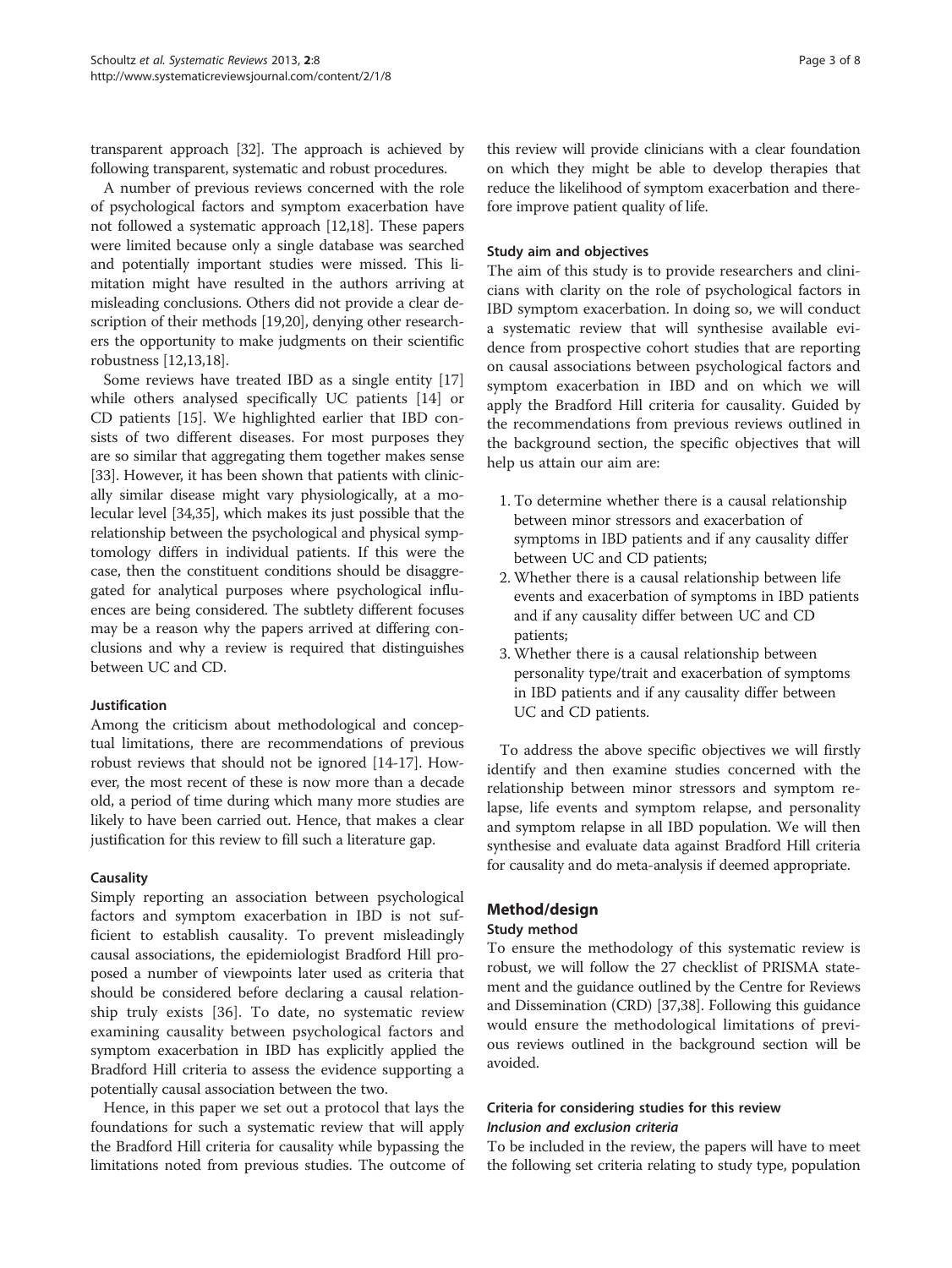<span id="page-3-0"></span>of interest, risk factors studied, outcome measures and language restrictions:

Study types We will only utilise prospective cohort studies that report on causal association between psychological factors and symptom relapse in IBD patients. Thus, data obtained from long-term cohort studies is of considerably higher quality to those obtained from retrospective/ cross-sectional studies and retrospective cohort studies [[39](#page-7-0)]. Using prospective cohort study data for the systematic review will help observe the risk factors for symptom relapse in IBD patients. Cohort studies involve observation of the individuals (over a period of time), and collection of data at regular intervals, which reduces recall error.

Cross-sectional studies are not able to ascertain the direction of effect and thus will not be included in this review. Previous reviews have acknowledged that using studies with retrospective design to answer this question could have contributed to the contradictory findings and introduced recall bias [\[25](#page-7-0)]. Thus we will limit our review to prospective cohort studies only.

Population of interest We will include studies with all patients aged 18 years or older with diagnosis of Crohn's disease or ulcerative colitis. Studies using mixed sample of both diagnosis will also be included. We will not use any studies using mixed sample of children and adults. While symptom presentation and therapeutic presentation could be similar between adults and children, significant differences are noted between the two populations [[40](#page-7-0)].

Risk factors/exposure Psychological variable specifications.

We will include studies reporting on psychological factors where they are clearly defined and the measurement tools used are clearly identified. As mentioned in the background section, psychological factors can be many and varied and often different studies will measure different psychological factors. For example, unspecified 'stress' will not be considered as valid psychological factor since is too vague and difficult to be accurately measured, but 'daily stress' or 'perceived stress' will be considered as valid. A sample list of clearly identified psychological factors is presented in the list below (the list is not definitive).

A sample list of Psychological factors

Anxiety Depression Depressive mood Major life events/bereavement/separation Daily events

Social stress/support Life stress Work/employment stress Family stress/support Coping Personality Financial stress Satisfaction/quality of life

Types of outcome measures reported by studies Disease activity and symptom relapse/exacerbation specifications

Studies reporting on disease activity and explicitly giving details on tools used to measure disease activity/ symptom relapse will be included in this review. Similar to the psychological variable factors, disease activity and symptom relapse/exacerbation have to be clearly defined and measured. To be included in the review, studies will have to give details on tools used for disease activity measurement (for example, simple clinical colitis activity index -SCCAI), and details on frequency of relapses, exacerbations of symptoms and change of symptoms.

Language and geographical area limitations Only studies published in English will be included in the review. Due to funding constraints, we are unable to translate studies published in other languages at this stage. There will be no geographical limitation for the included studies.

#### Search strategy for identification of studies

We will follow the guidance outlined by CRD [[38](#page-7-0)] in the search and selection of studies for the review to ensure robustness. Two reviewers will independently attempt to identify all studies relevant to the review while using a pre-set screening checklist presented in Table 1. We will only include those studies that meet all criteria. The following four methods will be used to identify studies:

Electronic searches The database Medline will be searched via Ovid and PubMed, EMBASE via Ovid and CINAHL and PsychInfo via Ebsco will be searched for

|  | Table 1 Screening check list for inclusion to review |  |  |  |  |  |
|--|------------------------------------------------------|--|--|--|--|--|
|--|------------------------------------------------------|--|--|--|--|--|

| Yes | No | Unsure |
|-----|----|--------|
|     |    |        |
|     |    |        |
|     |    |        |
|     |    |        |
|     |    |        |
|     |    |        |
|     |    |        |
|     |    |        |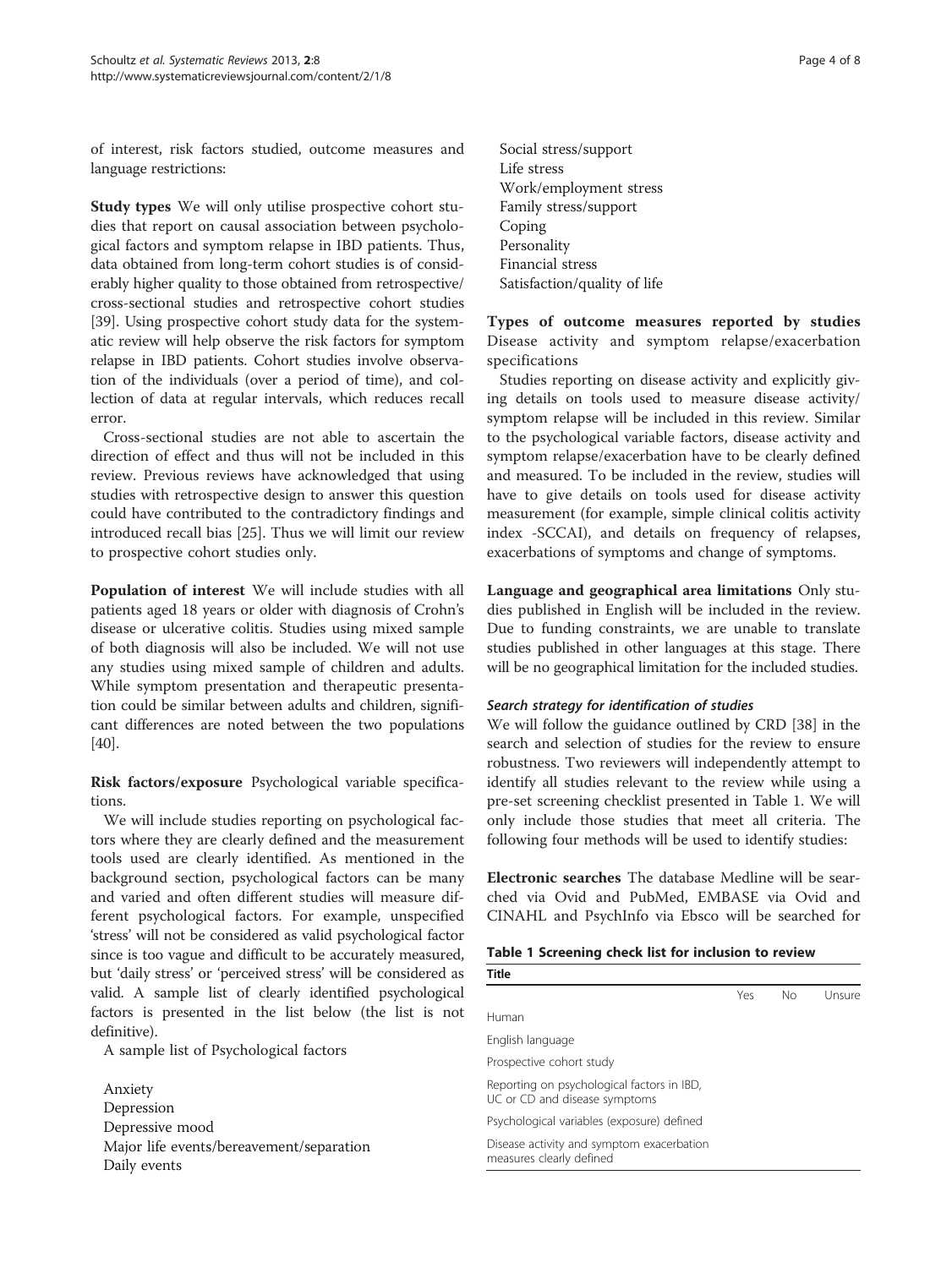<span id="page-4-0"></span>relevant articles published in English from commencement of databases to November 2012. The CRD guidance does not specify what constitutes a sufficient number of databases searched for a review as that number can vary from topic to topic [\[38\]](#page-7-0). Pragmatically, Medline and EMBASE might reveal most of relevant studies, however, the use of more specialised databases in addition might bring studies that are relevant to the systematic review and not included in the previous two [\[41\]](#page-7-0).

We will use subject term services of the different databases. The following search terms and their MeSH (medical subject heading) equivalents will be used: inflammatory bowel disease, Crohn's disease, ulcerative colitis, psychological stress, mental stress, life stress, family stress, hassles, social stress, coping, perceived stress, mood disorders, anxiety, depression, personality . These terms will be used in various combinations and wildcards will be used to pick up variant terminology. As per CRD guidance [\[38\]](#page-7-0), a sample search strategy for Medline is presented in the list below.

Search strategy for MEDLINE

| 1. Inflammatory Bowel Diseases/                     |         |
|-----------------------------------------------------|---------|
| 2. Crohn's Disease/                                 |         |
| 3. Colitis, Ulcerative/                             |         |
| 4. Stress, Psychological/                           |         |
| 5. mental stress.mp.                                | Study   |
| 6. life stress.mp.                                  |         |
| 7. family stress.mp.                                |         |
| 8. hassles.mp.                                      |         |
| 9. social stress.mp.                                |         |
| 10. coping.mp.                                      |         |
| 11. perceived stress.mp.                            |         |
| 12. mood disorders.mp. or Mood Disorders/           |         |
| 13. Anxiety/                                        | Partici |
| 14. Depression/                                     |         |
| 15.4 or 5 or 6 or 7 or 8 or 9 or 10 or 11 or 12     |         |
| or 13 or 14                                         |         |
| 16.1 or 2 or 3                                      |         |
| 17.15 and 16                                        |         |
|                                                     |         |
| eference lists We will manually check the reference |         |

Reference lists We will manually check the reference list of all the studies included and identified by the above search strategy to identify relevant studies that have not been detected with the database searches. These studies will be assessed against the inclusion criteria and included if appropriate. We will also check the reference list of any previous reviews on psychological factors in inflammatory bowel disease for papers suitable for inclusion in our review.

Citations databases We will check Citations Google Scholar, Citations Web of Science and Citations Scopus for papers that have cited the Searle and Bennett [[17](#page-7-0)] review to identify further papers that could be relevant

and eligible for the review but that have not been identified using the search strategy identified above. We believe that this review is a key paper for the period up to 2001 and this paper would be referenced in more recent studies.

Grey literature We will include unpublished material as part of our search given that not all relevant material will have been published. CRD recommends looking at databases such as NTIS (National Technical Information Service) and HMIC (Health Management Information Consortium) for grey literature which may reveal unpublished papers relevant to our review. We will also

|  |  | <b>Table 2 Data extraction sheet</b> |  |
|--|--|--------------------------------------|--|
|--|--|--------------------------------------|--|

| <b>General information</b>   |                                                                                     |  |  |
|------------------------------|-------------------------------------------------------------------------------------|--|--|
|                              | Researcher's name                                                                   |  |  |
|                              | Date of data extraction                                                             |  |  |
|                              | Author                                                                              |  |  |
|                              | Article title                                                                       |  |  |
|                              | Citation                                                                            |  |  |
|                              | Type of publication (for example,<br>journal article, conference abstract)          |  |  |
|                              | Country of origin                                                                   |  |  |
| <b>Study characteristics</b> | Aim/objectives of the study                                                         |  |  |
|                              | Study design                                                                        |  |  |
|                              | Study inclusion and exclusion criteria                                              |  |  |
|                              | Recruitment procedures used<br>(for example, details of randomisation,<br>blinding) |  |  |
|                              | Unit of allocation (for example,<br>participant, GP practice, and so on)            |  |  |
| Participant characteristic   | Age                                                                                 |  |  |
|                              | Gender                                                                              |  |  |
|                              | Ethnicity                                                                           |  |  |
|                              | Socioeconomic status                                                                |  |  |
|                              | Disease characteristics                                                             |  |  |
|                              | Co-morbidities                                                                      |  |  |
|                              | Number of participants                                                              |  |  |
| Setting of the study         |                                                                                     |  |  |
| Outcome/results              |                                                                                     |  |  |
|                              | Whether all outcomes were defined<br>and reported                                   |  |  |
|                              | Measurement tool or method used                                                     |  |  |
|                              | Unit of measurement (if appropriate)                                                |  |  |
|                              | Length of follow-up, number and/or<br>times of follow-up                            |  |  |
|                              | Type of analysis used in study<br>(for example, intention to treat,<br>per protocol |  |  |
| Conclusion as per authors    |                                                                                     |  |  |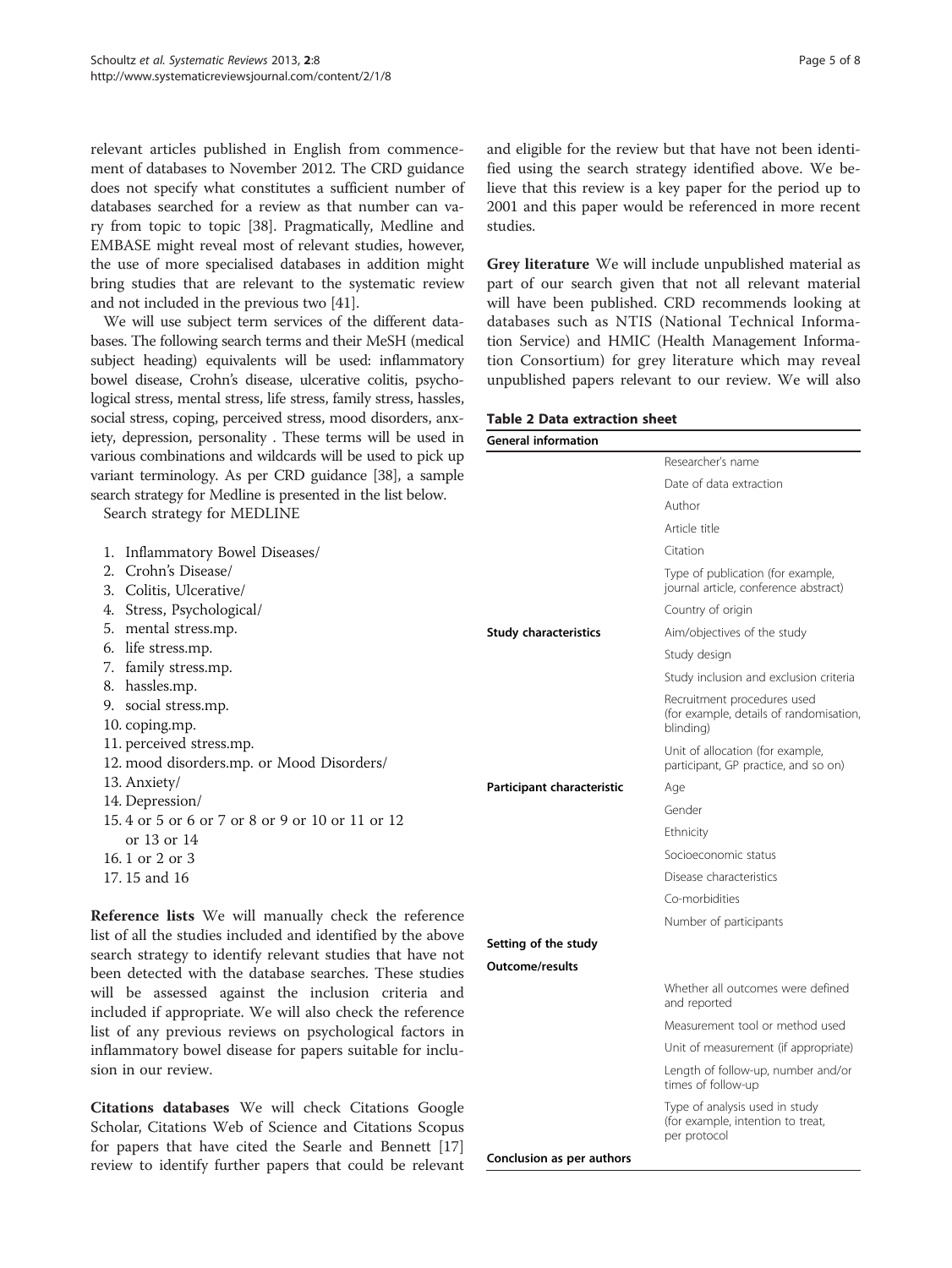| Studies reporting on<br>following psychological<br>factors | Studies reporting on symptom<br>exacerbation in these patient<br>groups | Studies reporting on symptom<br>exacerbation in these patient<br>groups | Studies reporting on symptom<br>exacerbation in these patient<br>groups |
|------------------------------------------------------------|-------------------------------------------------------------------------|-------------------------------------------------------------------------|-------------------------------------------------------------------------|
| Minor stressors                                            | UC patients                                                             | CD patients                                                             | Mixed CD and UC                                                         |
| Major life events                                          | UC patients                                                             | CD patients                                                             | Mixed CD and UC                                                         |
| Personality                                                | UC patients                                                             | CD patients                                                             | Mixed CD and UC                                                         |

<span id="page-5-0"></span>Table 3 Grouping of studies data for analysis

attempt to contact authors and experts in the field for any relevant materials rough the British society of gastroenterologists (BSG) or the World Gastroenterology Organisation (WGO). An updated search will be conducted immediately prior to data synthesis.

#### Data collection and management

Screening and selection of studies All retrieved studies identified by the search strategy will be downloaded onto RefWorks and duplicates will be removed. Two reviewers will work independently. They will read title and abstract of all papers sourced to determine suitability for inclusion into the study based on the predetermined eligibility criteria (see Table [1\)](#page-3-0). Discrepancies and disagreements regarding eligibility will be resolved by discussion. All papers meeting the eligibility criteria will be included for quality assessment in this systematic review. We will

record reasons for exclusion of any papers excluded in quality assessment stage.

Authors will be contacted in order to clarify missing data or unclear information.

Data extraction and management The two reviewers will independently extract data using a predesigned data extraction form (see Table [2](#page-4-0)). The extracted data will be grouped in general information, study characteristics, participant characteristics, setting and intervention and outcome/result data as per CRD guidance for systematic reviews [[38](#page-7-0)]. Any discrepancies in extracted data will be discussed by two authors, and if consensus is not reached, a third party will be consulted. In case of incomplete data, authors will be contacted for clarification.

Assessment of risk of biases and methodological quality Methodological rigour can vary from study to study and certain flaws in design or study conduct can

| Criterion no.                       | Bradford Hill Criteria [36]                                                                                             | Interpretations for this review                                                                                                                                                                   |  |  |
|-------------------------------------|-------------------------------------------------------------------------------------------------------------------------|---------------------------------------------------------------------------------------------------------------------------------------------------------------------------------------------------|--|--|
| 1. Strength of the association      | The stronger the association between a<br>risk factor and outcome, the more likely<br>the relationship is to be causal  | *For strength of association we will use odds ratio<br>which will be graded as 1, 2, 3, 4 with 4 being strong<br>association, 3 being moderate, 2 being weak<br>association and 1 protective [46] |  |  |
| 2. Consistency of findings          | Have the same findings been observed<br>among different populations, in different<br>study designs and different times? | Findings of associations between psychological<br>factors and symptom exacerbation have been<br>established in other populations                                                                  |  |  |
| 3. Specificity of the association   | When a single assumed cause produces a<br>specific effect outcome                                                       | This is not going to be evaluated because single<br>exposure to psychological factors and outcome<br>of symptom relapse does not preclude a causal<br>relationship                                |  |  |
| 4. Temporal sequence of association | Exposure must precede outcome                                                                                           | Analyses will be restricted to prospective cohort<br>studies, a design that ensures exposure will precede<br>outcome                                                                              |  |  |
| 5. Biological gradient              | Changes in disease rates should be associated<br>with changes in exposure (dose-response)                               | Changes in disease (symptom) activity should<br>correspond to changes in exposure (length or<br>intensity of exposure to psychological factors<br>or degree of stress experienced)                |  |  |
| 6. Biological plausibility          | Presence of a potential biological mechanism<br>of causality                                                            | Exposure selected in this review meets the criteria<br>for plausibility of scientific credible mechanism for<br>causality [15,17]                                                                 |  |  |
| 7. Coherence                        | Does the relationship agree with the current<br>knowledge of the natural history/biology of<br>the disease?             | Current evidence needs to support an association<br>between psychological factors and symptom relapse                                                                                             |  |  |
| 8. Experiment                       | Does the removal of the exposure alter the<br>frequency of the outcome?                                                 | There are experimental studies supporting the<br>plausibility of causal relationship between psychological<br>factors and symptom exacerbation [47]                                               |  |  |

Table 4 Bradford Hill criteria for assessing causation in cohort studies and interpretations to be used in this review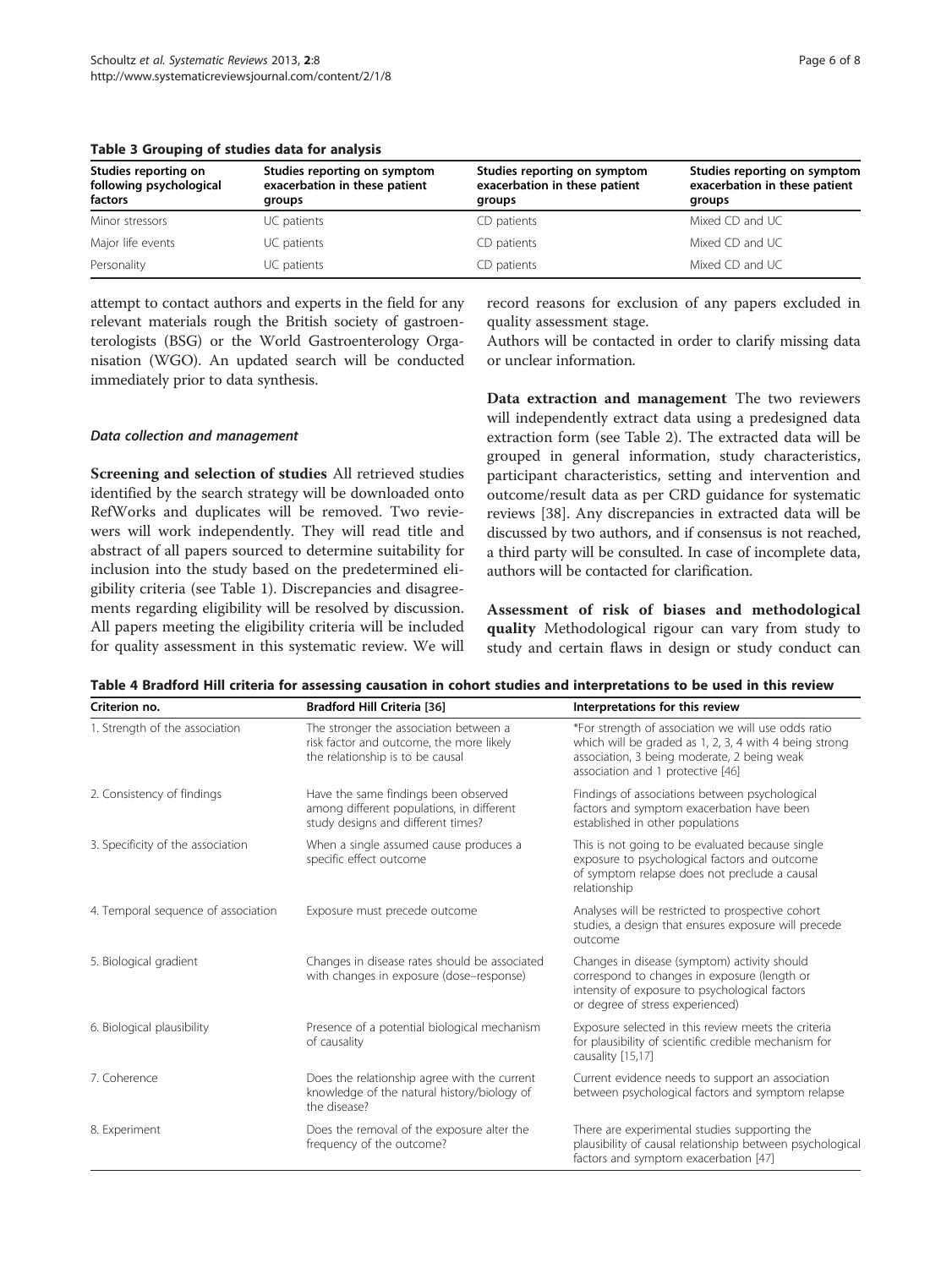<span id="page-6-0"></span>result into bias which could influence the end result or conclusion of a study. This is particularly important for observational studies as they are often seen as at greater risk for bias.

The first step of assessing any potential bias within the eligible studies is by evaluating their methodological quality. For such evaluation the Critical Appraisal Skills Programme (CASP) tool for cohort studies will be used [[42\]](#page-7-0). The CASP tool uses a systematic approach to appraise three broad areas for consideration: study validity, an evaluation of methodological quality and presentation of results and an assessment of external validity [\[42](#page-7-0)]. There are 12 specific questions in total assessing the following: study validity, risk of bias in recruitment, exposure, outcome measurement, confounding factors, reporting of results and the transferability of findings. Each of the questions can be answered with 'yes' 'no' or 'can't tell' and each study can have a maximum score of 12.

Two reviewers will independently use the CASP tool for cohort studies and record each quality assessment. The scores will be used to grade the methodological quality of each study assessed. Discussion of unresolved disagreements regarding quality assessment with a third person will further ensure methodological rigour.

Data presentation As per CRD [\[38\]](#page-7-0), summary of extracted data from included studies will be presented in tabular form as part of the review.

Data synthesis, subgroup analysis and investigation of heterogeneity We will combine data in groups by psychological factor (minor stressors, major life events and personality) with each containing three subgroups for UC, CD and mixed sample of IBD in order to address each of the aims of the systematic review (see Table [3](#page-5-0)). We will then apply the Bradford Hill criteria for causal relationship [[36](#page-7-0)].

The Bradford Hill criteria are widely used to evaluate systematically whether a causal link between an exposure of interest and a health outcome exists. These criteria are often used by epidemiologists to test a causal hypothesis [\[43](#page-7-0)-[45\]](#page-7-0). Table [4](#page-5-0) is summarising the Bradford hill criteria for assessing causation in cohort studies together with interpretations of each criterion that will be used in this review. In addition to the Bradford Hill analysis, we will consider performing meta-analysis if appropriate. As recommended by CRD [\[38](#page-7-0)] and if studies characteristics are homogeneous enough, we will group studies and perform meta-analysis of the pooled data. All meta-analyses would be performed using subgroup analysis by type of disease and by type of psychological factors.

#### **Discussion**

There is still a debate and controversy about the influence of psychological factors in symptomology in IBD. In times when the prevalence of IBD is increasing worldwide [3[,48](#page-7-0)] it is important to tackle this issue. Symptom relapse in IBD patients is often associated with worsening of quality of life [[29,49\]](#page-7-0). Thus, it is important that service providers and IBD clinicians are provided with clear evidence about the relationship between psychological factors and symptom exacerbation in order to develop and implement appropriate therapies and services. Consequently, new therapies may help improve the quality of life for IBD patients by reducing factors that cause symptom exacerbation.

#### Systematic review status

The systematic review is currently in the phase of screening and selection of studies. We expect completion by December 2013. PROSPERO registration number: CRD42012003143.

#### Abbreviations

CD: Crohn's disease; IBD: Inflammatory bowel disease; SCCAI: Simple clinical colitis activity index; UC: Ulcerative colitis.

#### Competing interests

The authors declare that they have no competing interests.

#### Authors' contributions

MS is the lead researcher of this project. All authors contributed significantly to the design, methodology, writing and revision of the protocol. All authors read and approved the final manuscript.

#### Funding

This systematic review is supported by funding from the School of Nursing, Midwifery & Health, University of Stirling.

Received: 11 September 2012 Accepted: 7 January 2013 Published: 23 January 2013

#### References

- 1. Lakatos PL: Recent trends in the epidemiology of inflammatory bowel diseases: Up or down? World J Gastroenterol 2006, 12:6102–6108.
- 2. Stone MA, Mayberry JF, Baker R: Prevalence and management of inflammatory bowel disease: a cross-sectional study from central England. Eur J Gastroenterol Hepatol 2003, 15:1275–1280.
- 3. Molodecky NA, Soon IS, Rabi DM, Ghali WA, Ferris M, Chernoff G, Benchimol EI, Panaccione R: Increasing incidence and prevalence of the inflammatory bowel diseases with time, based on systematic review. Gastroenterology 2012, 142:46–54.
- 4. Baumgart DC, Sandborn WJ: Inflammatory bowel disease: clinical aspects and established and evolving therapies. Lancet 2007, 369:1641–1657.
- 5. Carter M, Lobo A, Travis S, IBD Section, British Society of Gastroenterology: Guidelines for the management of inflammatory bowel disease in adults. Gut 2004, Suppl 5:V1–16.
- Lesage A, Hagège H, Tucat G, Gendre J: Results of a national survey on quality of life in inflammatory bowel diseases. Clin Res Hepatol Gastroenterol 2011, 35:117–124.
- 7. Graff LA, Walker JR, Bernstein CN: It's not just about the gut: managing depression and anxiety in inflammatory bowel disease. Practical Gastroenterology 2010, 34:11–25.
- 8. Hemingway H, Marmot M: Evidence based cardiology: psychosocial factors in the aetiology and prognosis of coronary heart disease: systematic review of prospective cohort studies. Br Med J 1999, 318:1460.